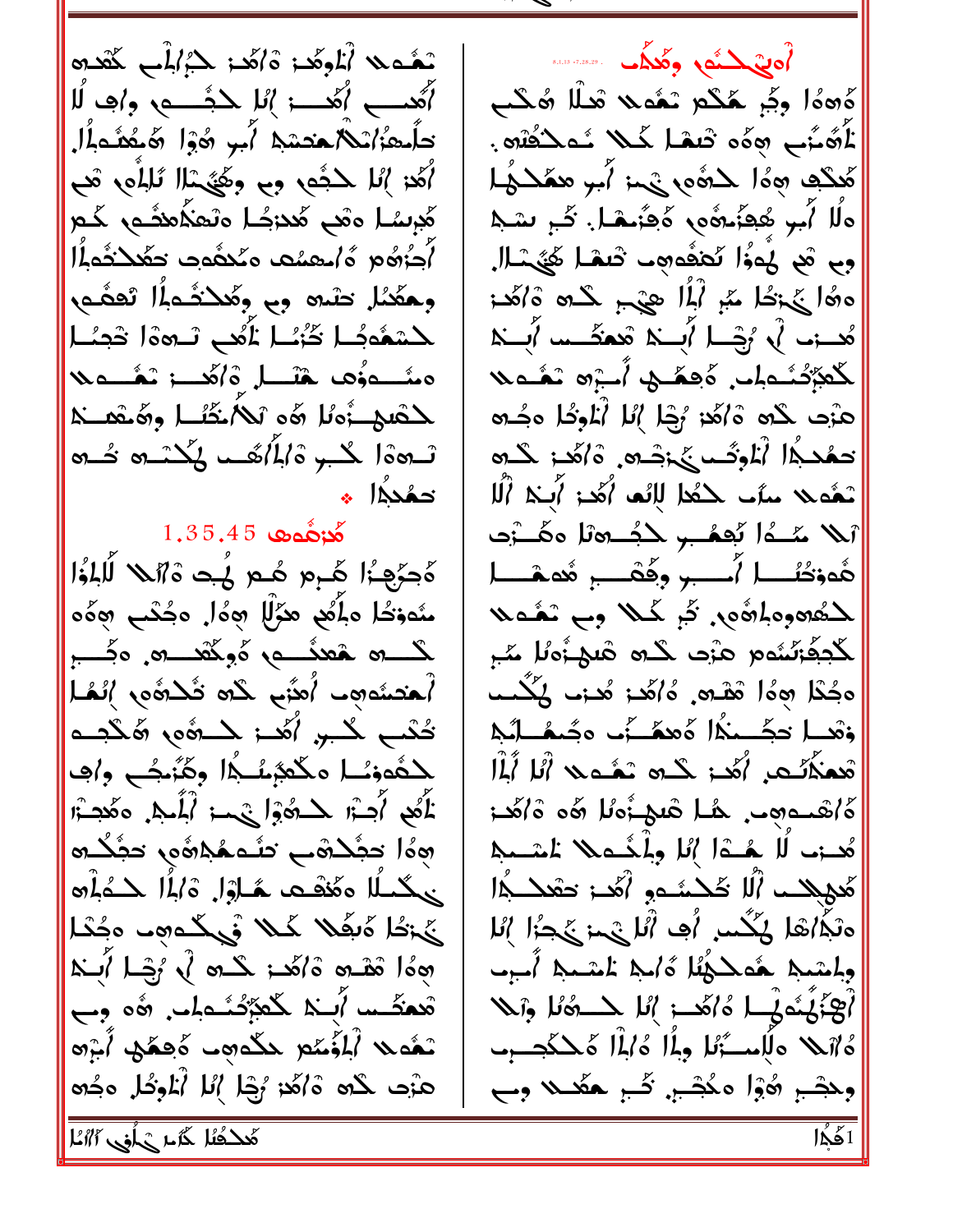حَمُّدَجًا أَأَلَا يَهْزَدُ هُدُه وَالْمُوَكَّب ەَجاًا خُمى ەُ، ھەم ۋاھد گە ساب لحكما للله أكد: أبنا ألَّا آلا تحاءًا لَّهِمُرِ لِلْكُلُّةِ الْمُنْزَى هُوزْتُنُا سِكْبُ لْمُوتَــــــبِكُبِرٍ ٱنْتَصُـــا وِهَمْــــبِ هُمِـمْـــا لْمُصُدُوهِ لِمُعْهَدٍ وَهُمْ وَسَبٍ كَسِبِ بِكَسِمَ هكُلُ مِنْ أَمْ الْمُجَسَّرَ الْمُجَسَّدِ مِنْ الْمُجَسَّدِ لِحْقِيْكُمْ الْمُنْشَيَا وِلَا تَعْشَــبِ 100 تَمُّمَد بِّكْسُلُهِ وَتَنْمَدُ كَعَبْرِبِنُهُ ا أَلَا حجَّـۃ 30% كَـالِمُوْا مِنُدوْكُـا 164ْب وَهُو كَهُلُوهِ ثَوْ ظُلا وَوَطُ \*

خَه لِكَمُل لِمَوُمُل هُم فَرْحَمُنِيهِ وَلِمَكْتَسْلَم  $\sum_{9,22,35}$  $\sum_{1}^{\infty}$  $\sum_{1}^{\infty}$ هُاهُ لا يُزُه هِهَا ٱو هُه سَمْلًا: هُ هُنَا وِهَا لَكُنُّةَوْتُسَلَّمَ جَزْوَهُنَّصُدُهُ ۖ أَمَنُعَسَلًا وكُعْسَةَا وَكَانَ لَمْ كُلّْ مَعْصَمًا: هُ أَعْكَمُلًا وَٱيۡــَبَ أَ يُـــٰٓةِ هُٰذُكُمْ وَ مِلۡ لَهُ حَــا ، أَ يُّهۡوُنَــا مَعْدَهُكُمْ ــــزْوْرَه أَحْكَمْــــده تصُكْــــدالُه وهُـولِكُـكُه: هُـاهُـلا أَوْلا شُـه فَسُـا وْحِكْ وْهَا وْهُلْدِيْكْ هُوْتُوهِ: ةَ لْهِنُّف وَوَّا كُـهِ لَمُؤْمَلِ وَجَا مَعْ مِلْمًا حَكْمُـلَ وَّ يَّىعُعُدا لمَـصُـ وهُمهْكُـمْدَه: أَسَّعَكْـُا أَ لَمْحَمَّدَ الْمُمَمَلِّ هُ هَا الْمَعْهُمِ مَمْ مُّد هُدُوا حَكَــمُب حكَنَــا: هُ هُــاهُــلا

فادهنه وهلسا المحمد هُاهُ لا وب نُمْسز تَعِيْمَنَكُمْ 10 هُهْلُمُ مِهْدًا لِحَقَّى لَحْدَةُهِ مَا مُحَمَّدٍ وَلَحَقَّنِي 300 كَزْوْهِشُمْعَةَ كَبِرِ هِمْشَةَ وهُ او وهُ مَعْسَلِ وَجْمِ هِيَ عَمَدَ مِنْ مِنْ مِنْ مِنْ لْمُعَى مُحمُّدُا حَجَّيْهِ حَكْمَةٍ تَجِبُّلَا مُثَوْمُوْتَا وتَعْمِكُونُيوْبِ ٱلْمُتَرَجِّدِ جَدْرَهِ وب للعُلْمُلاَكُوْهَا وِجُنْسٍ وَهُو لمقتضر كمده ونكئب ووه المؤكما وهؤمب خُمْلا أُمعُعُم الصَّحْمَد الصَّحْمَد ال وتعهك عندوب فمبي هُشــــــــووب لْمَكْعَبِ أَدْاهَفَزَعِ الْمَحْصُدِوبِ ثَعَبِ هُوُوا حِيْدُا وْأَلَمْهُ لَاهِ لِلْوَوْهِكُمْ

كَانَ مَعَامَلَ مَا مَعَامَلَ مِنْ الْمُسْمَعَةِ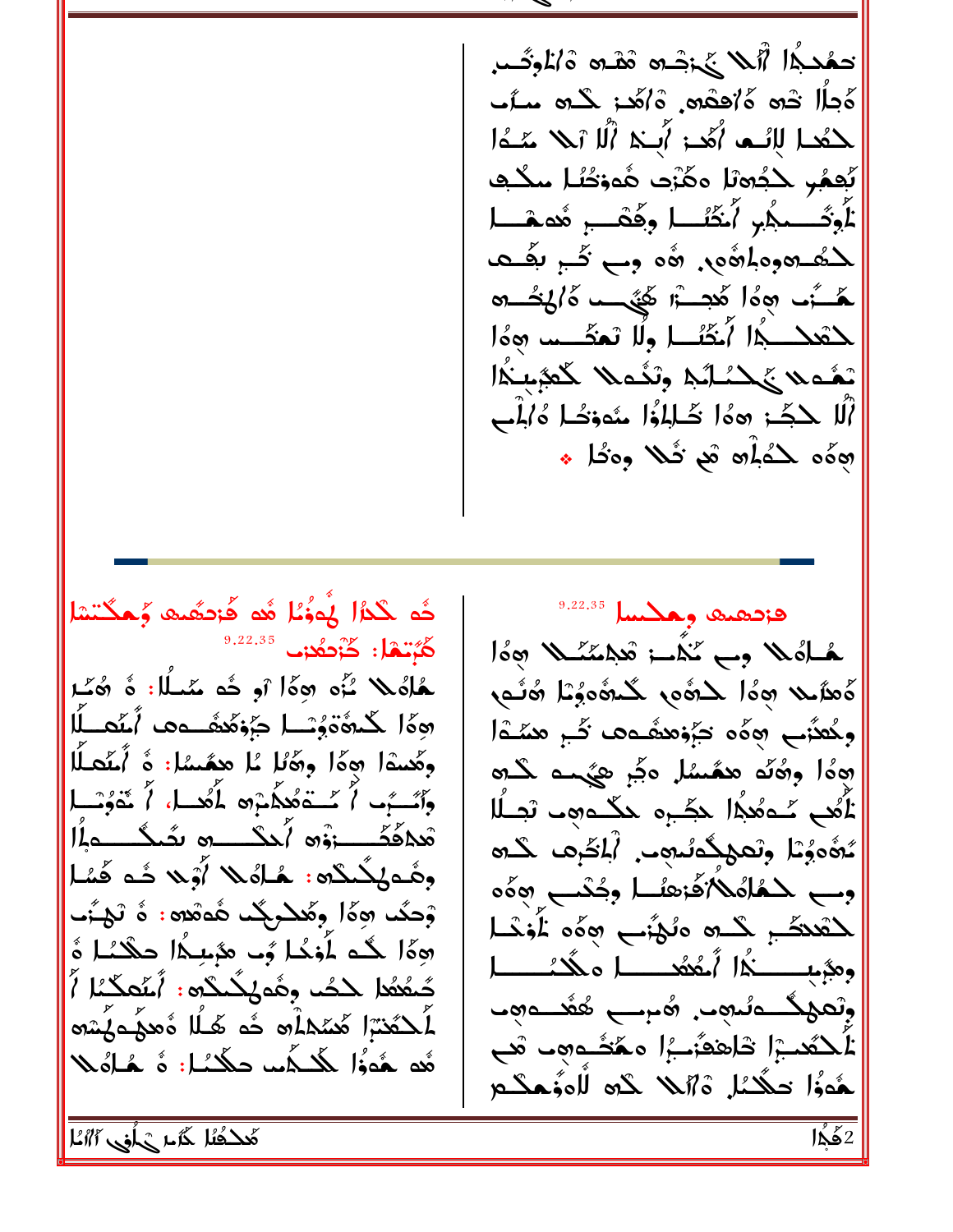أأته للْمُؤْهِكُ مْ أُكَّبْ هِمَّا وِمُدَيْبِ كَكُلْكُفْتَ إِ: أَلَّا ثُـمِكْدُه أَنْكُـب هِوَا مُعْتَبِهِ وَٱلْمَعْصَفَ وَوَا وِلْمَحْصَرَا سَا: هُ كَتْݣَا مُعمْلَ هِمَا حَيْكًا هكْتْسَا: ةً هَسْتَكُلُّه شَا أُمُّرْدُا سَآلَكُ هُـأَهُـلا لَّكَ مُحْزَمًا هُو وَوْهُا: ۞ أُمَرِّوْهُا حِيَّ صَلَّا أَحْقَدَهُ ۚ أُمُرۡوَٰكُمۡ دَرُوۡهُدَهُـدَهَ ۖ هُ حَكَّـٰٓ ٱ شَرْمَكُمْ شَعْفُلُهُ وَشَعْمَلًا: هُ كُسْعَهُ أَلْأَلَهُ هُ ﴾َلْمِلْل هِوُا كَفَعَل لِمُحْقَدَةٍ! حلْمُؤَحِكَــم: هُ تَعْمَىٰ اللَّهُ وَعَالَمَ صَفْحَ وَعْفُ مَهْ هَ هَدًا: هُ مِنْ بِلا هِهُ لَمَعْهِ تَوْسُلُ أَمَّلَا وَوِحَد «هَا گُلُّهُمُّا مُّوْسُا: أَلَّا «ْشَر أَحكُـــــد «هَا وهُـهِكُــدٌـــــــه: هُ أَسُوَــــلَلا وۡ)وۡٹَــٰ أَ ٱٖمَّۃَسَّـا حَكَّـُـا مَّكْـمَّعَمَّـا لِكَمْكُنْكُ إِن قُرْ هُكُمُ اللَّهُ وَوَوْدِهِ لِحُوْزِهُـــوهِ: أَلَّا ثُـــوكُرْهَ أَبِ كُــرِمُّا وحُصرُه وهُ وحُد حكْمِ الْمُسْلَمَ مِنْ مَثْلِ مِنْ وَجَدِينَ مِنْ اهَمَا هِكْعُدا أَكْــهَ: مَحْسُّل هِمَّا وَْحِــهُ| الْمِكْمَا وَ هُدَا هُمَا الْمَسْكُمَا الْمُسْكُمَا وَّالِكُلُّهَا: هُ شُه مَمْلًا وُه وُّهمُا وِهُموهُا أَسْرًا «هَا: هُ هُهُم أَمْلَكُمْ أَوْصُنُوا «هِهُا هَعِنُدو، حُسب مؤسسِمًا! تُسْلِمُ هُ أَلْمُد لْمَهْكُمْ هُبْتُهْمْا: وِكْتُفْتْ وَهْ أَكْتَبْ هؤسكا وكحو: هُ ستركته حُكتُما مَنْع وثَمْ هِوَا أَحْقَدُ لَا الْمَسْدَدِ وَثَمْ هِوَا هزَّمْما همَّكْمَا لِأَهْلِ حَبِّ تَعْمْلِ لِمُعْلِ هَنَّا: هُ مُزِكَّدُه هُعِنُو أَنَّمَا تَعُومِه ھگسُا كَشَيْدُور مُدَدِينَ مُلَيْدِينَ أَبْ

هُ وَجْمًا هِمَا لِحَقِيمَتُهُمْ صَدِّكَتَ مَنْ الْمَحْتَمَنِينَ الْمَحْتَمَنِينَ الْمَحْسَنَةِ الْ ەجْكسۇە مِىگىب بەۋە ھْسە ەلل مِتَمَعِمٌ وَوَى وِلِمَكْعَظِ اللَّهِ وَالْكُلَّامُ وب أسبره كالمكتسم لمستُها حكستنا ةُاهِنَكْتُ لِحَدُّى الْمَثَلَا خُلُوفِسُا سِدًا لمَعْبْدُا وَوَاخْتُمَا هُمْلًا كَعْدِهِ وَاخْتُمَا تَبَرْدْهِشُوهَا لَمْ يَكْسِلْلْ شَلْلا تَحْمَقْدِهِ وتَعُمِد وكُلُمْ مِوْا كَعِنْقُو وَيُقْعَد خَاهُوَهِكُمْ هُ مَعْصَلًا مِهُ الْحَمْعَمِ وَيْعُدِيْ شَيْءِ أَيْنِ الْمُؤْمَّدِينَ مِنْ الْمَحْمَرِ مُؤْدِيْرًا أَمكَبَ وِبُرِيْبِ وِهَءَ كَدَنُائِكِ هُنُم مِنْ رُجْبِ هِهُ لِكَعْمِكُ هِ. وَكِّمِ يُرْحِدُ أَسْلِ أَسْلَائِدُوهِ- حَلَّاسُل للفَقَنَّتُ أَمْسَحَ لِمُعْبِ هُــِبِفُوهِب للْهُوْهُمُوهِ. فَأَمْ وَبِ كُبِنَا وَحِفِّكُمْ مُشَوو وكَبِيكْساً وَجِعْعَبَٰبٍ أَمِهِ هِوَا خُمْ هَكُعُلْ ثَبِ مُدِكْسًا مِهْدَ وُوَسًا حرْسكُـــدْ لْكُـــرُهُ| هُججَـــمْلُوا وِذُهسُــا وهُموهُــا هُيمُــا هِمُدْ. هُههُ! وَكُــِرِ هَجْدَيْرِ وَوَٰا هُعِدُو كَعَبْرِسُـٰها سَـج أَبْ لِحَـــدُمْ هُرِيقَــا وِخُعَنْبٍ حَكَــدو هؤمبندًا. وْاهْتَكْسْدْ بْاجْزًا مْتّْبْرِ وْهْقْدْرُه ٱتَّمَٰىٰ وِوْتُوا 60\$ حَكَّرْهَا هُمْهُنَّفَ هِنَّب المُعْلِ وْاهُدِ حْمَدْ هُعْدُو، الْمُحَا هُلْهَا لَّكِيرِ تَمُّدَيْلا مَشْمَالِ مُدْمَّرِ مَكْدًا لَكَرْمُو وَجَز هُدِيَّاه هُمْ. ةَسَأَلْقُوهِ- ثَكْلَقُومِ

مَحْكُمُا حَامَ مِنْ أَسْتَمَاهَ